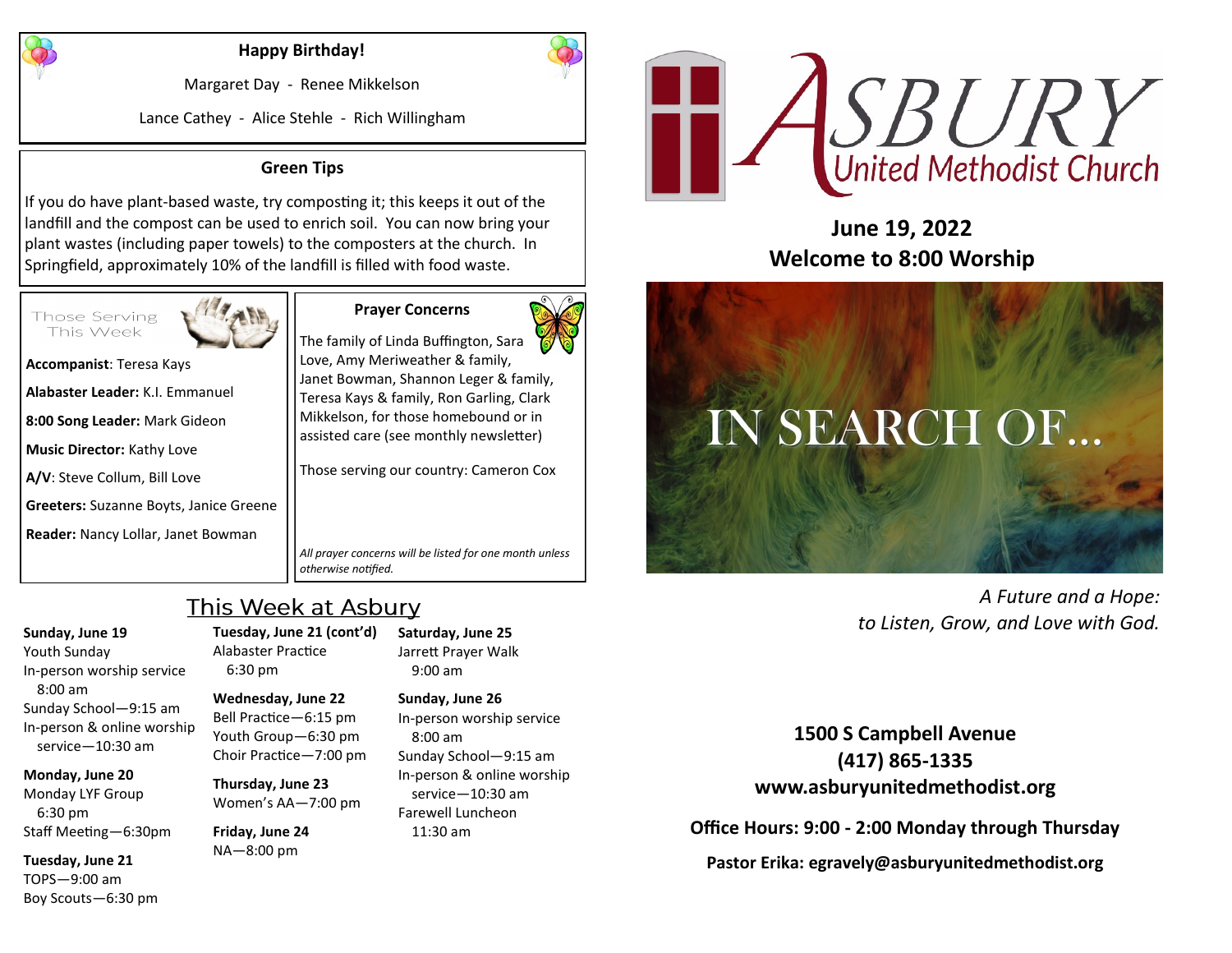

Prelude—Teresa Kays

Welcome

\*Hymn #717—*The Battle Hymn of the Republic (vs. 1, 4, & on screen)*

*\**Greeting *Handshakes and waves only!*

Scripture—*Acts 2:1-19*

Message—*In Search of…*—Leon Johnson

Pastoral Prayer

**Offering** 

\*Doxology

\*Hymn #454—*Open My Eyes, That I May See*

\*Holy Communion

*Please come forward to receive blessed elements. You are then welcome to remain at the chancel rail while we say the Lord's Prayer in unison.*

\*Lord's Prayer

\*Blessing Your Next Steps

\*Benediction

Postlude

*\* We invite those who are able to stand.*

# Easily give online

Use your phone camera or QR reader here

# ANNOUNCEMENTS

## **Luncheon Invitation**

The Staff-Parish Committee cordially invites all Asbury members and friends to attend a **special farewell, covered-dish luncheon for Pastor Erika and her family** on **Sunday, June 26, 2022**, immediately following the 10:30 a.m. service. This will be Pastor Erika's last Sunday to lead our worship services and we want to give her a fond send-off and also provide a wonderful meal full of mostly vegetarian dishes from our congregation.

Please bring your favorite salad or vegetable dish to the church kitchen prior to the beginning of the 10:30 a.m. service. The SPR Committee will provide beverages, as well as plates, etc.

Please join your church family in wishing Pastor Erika every good blessing in her continued service to God.

Join us for the monthly prayer walk inside or around the outside of the school. Your powerful prayers have been working and are still needed! The next scheduled walk is on **Saturday, June 25, at 9 am.**



# THOOIST NIGHT

**FRIDAY, JULY 15 Methodist T-Shirt** Package: \$19 · Reserved Field Box s for the game • Cardinals/Methodist T-Shirt • T-Shirt Order Deadline: Tuesday, June 28 Also that night: • Mercy Victory Blue Dry Fit<br>Polo Shirt Giveaway (2,000 • Friday Night Fireworks

# **Cardinals Baseball!**

The Springfield Cardinals are hosting their annual Methodist Night on Friday, July 15! There are sign-up sheets in the Fellowship Hall; deadline for sign-up and payment is Sunday, June 26. Contact Threasa Ballenger for more info

# **Postponed**

The Youth Basketball Tournament originally scheduled for June 25 has been postponed until the fall, with a tentative date of Saturday, September 10.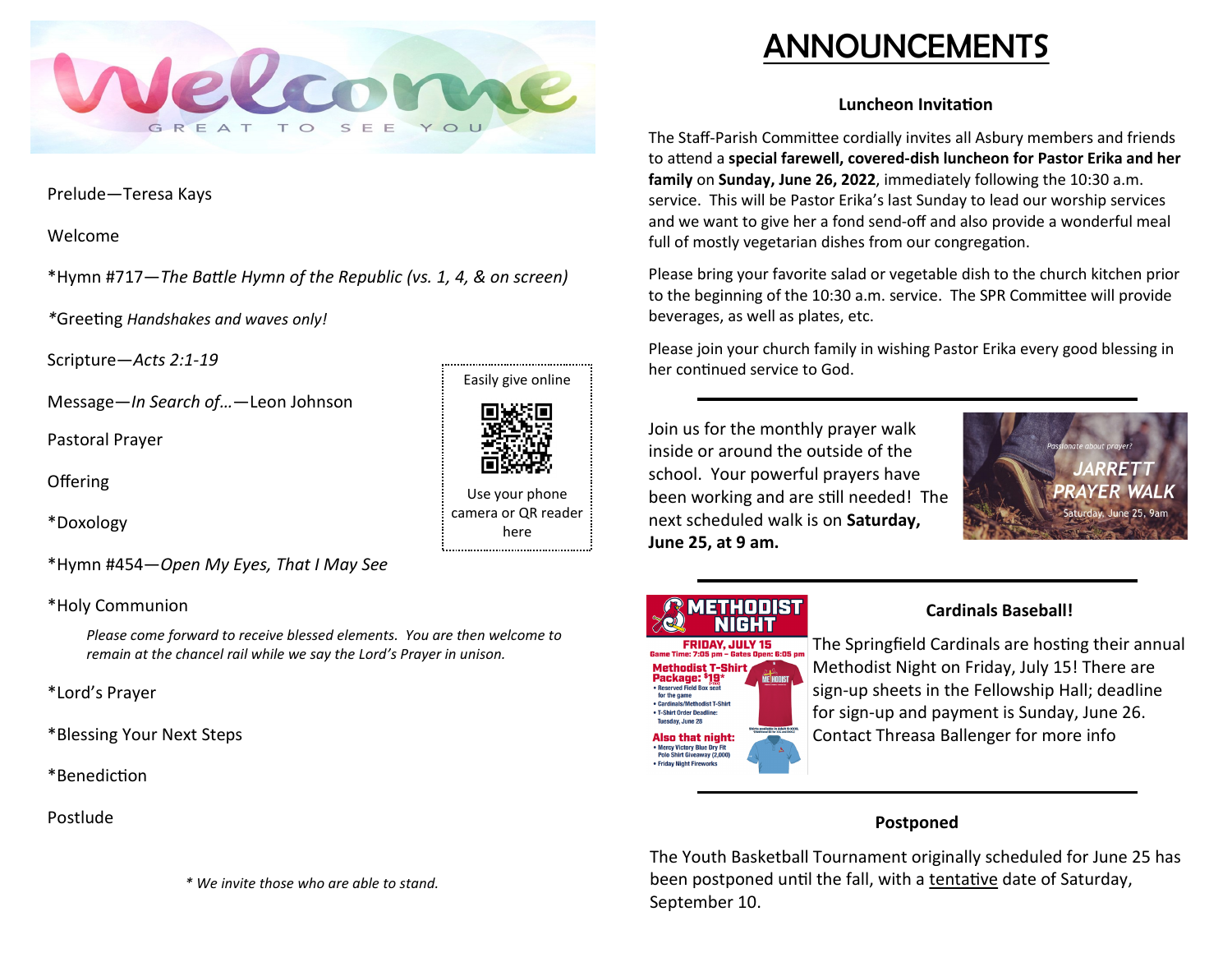

### **Happy Birthday!**

Margaret Day - Renee Mikkelson

Lance Cathey - Alice Stehle - Rich Willingham

#### **Green Tips**

If you do have plant-based waste, try composting it; this keeps it out of the landfill and the compost can be used to enrich soil. You can now bring your plant wastes (including paper towels) to the composters at the church. In Springfield, approximately 10% of the landfill is filled with food waste.



**Accompanist**: Teresa Kays **Alabaster Leader:** K.I. Emmanuel **8:00 Song Leader:** Mark Gideon

**Music Director:** Kathy Love

**A/V**: Steve Collum, Bill Love

**Greeters:** Suzanne Boyts, Janice Greene

**Reader:** Nancy Lollar, Janet Bowman

**Prayer Concerns** The family of Linda Buffington, Sara

Love, Amy Meriweather & family, Janet Bowman, Shannon Leger & family, Teresa Kays & family, Ron Garling, Clark Mikkelson, for those homebound or in assisted care (see monthly newsletter)

Those serving our country: Cameron Cox

*All prayer concerns will be listed for one month unless otherwise notified.*

# This Week at Asbury

**Sunday, June 19** In-person worship service

8:00 am Sunday School—9:15 am In-person & online worship service—10:30 am

#### **Monday, June 20**

Youth Sunday

Monday LYF Group 6:30 pm Staff Meeting—6:30pm

**Tuesday, June 21** TOPS—9:00 am Boy Scouts—6:30 pm **Tuesday, June 21 (cont'd)** Alabaster Practice 6:30 pm

**Wednesday, June 22** Bell Practice—6:15 pm Youth Group—6:30 pm Choir Practice—7:00 pm

**Thursday, June 23** Women's AA—7:00 pm

**Friday, June 24** NA—8:00 pm

**Saturday, June 25** Jarrett Prayer Walk 9:00 am

**Sunday, June 26** In-person worship service 8:00 am Sunday School—9:15 am In-person & online worship service—10:30 am Farewell Luncheon 11:30 am



**June 19, 2022 Welcome to 10:30 Worship**



*A Future and a Hope: to Listen, Grow, and Love with God.*

**1500 S Campbell Avenue (417) 865-1335 www.asburyunitedmethodist.org**

**Office Hours: 9:00 - 2:00 Monday through Thursday**

**Pastor Erika: egravely@asburyunitedmethodist.org**